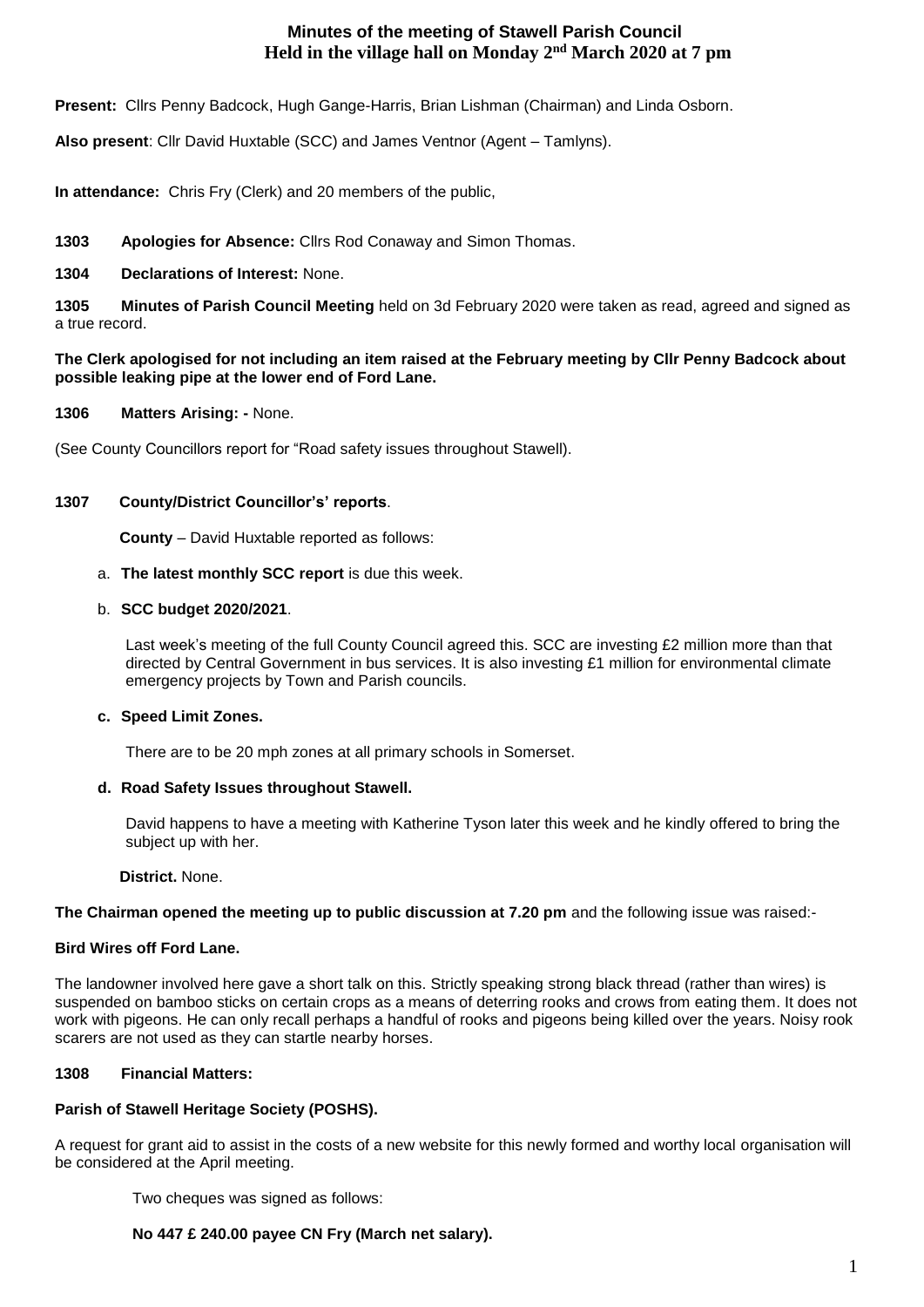**No 448 £ 75.03 " " (expenses).**

**1309 Planning –** Two new applications:-

#### **a. Reference: 46/20/00001/CM. Applicant: Mr S Griffiths. Location: The Old Linhay, Stawell Road, Stawell Bridgwater TA7 9AE. Proposal: Erection of a single storey extension to the south elevation to form a sun room.**

The Chairman outlined this proposal, advising the single storey extension to form a sun room was on the back (south) elevation, and it would neither overlook or be overlooked by any other dwelling. The immediate neighbour has registered his full support. It is only marginally larger than that which would be allowed under "Permitted Development".

The Chairman suggested the Parish Council supports the proposal and a vote was taken which unanimously supported this view.

The following comments were sent to SDC Planners:-

"**The Parish Council of Stawell supports this proposal. The single storey extension to the back (south) side of the property is only slightly larger in size than would otherwise be allowed under permitted development. It will not overlook or be overlooked by any existing dwelling. There are at present (and we are very close to the end of the consultation period), no objections registered by any consultee, indeed the only response is one of full support."**

#### **b. Reference: 46/20/00002/CM. Applicant: Mrs Fitzgerald Wilson. Location: Little Hollow, Church Road, Sutton Mallet Bridgwater TA7 9AT. Proposal: Erection of a dwelling with a detached garage.**

A full discussion took place on this proposal and details of views both for and against it were heard at length, and these have been appropriately lodged on the SDC planning portal.

It was felt that the historic heart of the village was threatened by the proposal. Loss of privacy, increased traffic flow and a potentially chaotic development phase could be involved, with all the accompanying disruption. It was felt it would lead to further development which would be detrimental to the settlement.

In support of the proposal it was said that the landowner wished to down size but still remain part of the community. The whole plot is surrounded by hedgerow. The modest increase in village dwellings represented by this proposal could even benefit the wider community by bringing in some new residents in the family home the landowner would be vacating. Village life could well be enhanced by some modest population growth. The increase in traffic would be minimal and the development process would be temporary, and with two parallel access roads servicing the residential areas nearby, disruption would be kept to a minimum.

The Agent dealing with the application was present and spoke, advising that SDC planning policy dictates the course of such applications. Following the refusal of the previous application last year, a site meeting with planning officers was held and the advice received was that the current location of any future development would be most likely to be acceptable to the planners. Following the removal of development boundaries in 2012 "self builds" are now encouraged. It should be remembered that these days it is legally necessary to consult with various safeguarding agencies. Under current guidelines this proposal meets current building criteria.

The Chairman acknowledged the legitimacy of the objections, all of which would be considered by the planning officer. He suggested the parish council should support the proposal and a vote was taken which unanimously supported this view.

The Clerk was asked to submit the following comments to the SDC planners:-

**"The Parish Council of Stawell (including Sutton Mallet) supports this proposal. It is felt the Planning Officer should take appropriate account of the objections raised and submitted. It should also be noted that there is a considerable degree of support throughout the parish for the proposal".**

**The Chairman closed the meeting to public discussion at 8.10 pm.**

### **1310 Correspondence.**

a. **Bird Wires off Wood Lane -** Dealt with above.